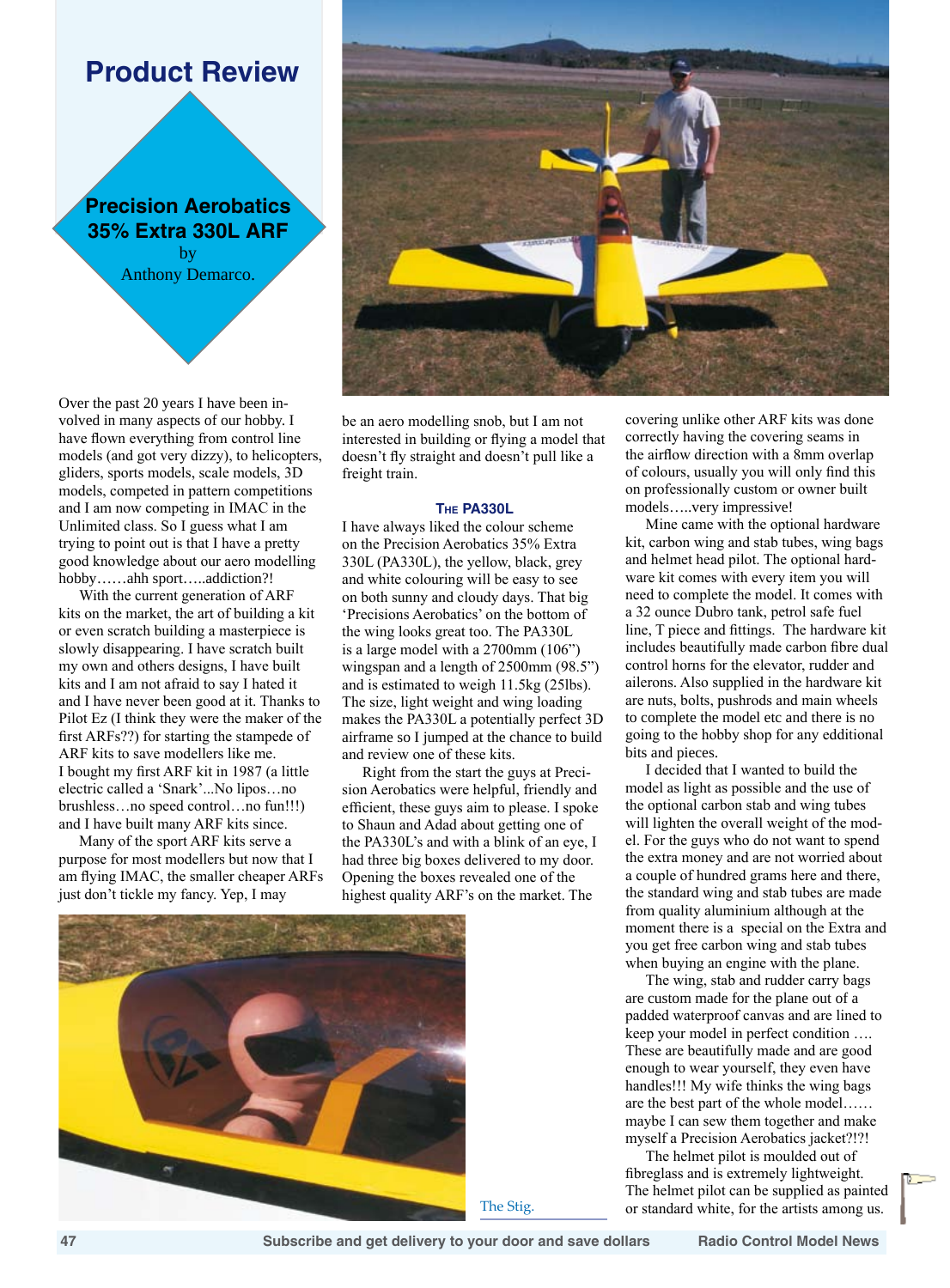

It is secured with the use of the supplied mounting plate which was simply screwed to the canopy floor.

Let's face it, it's not like us blokes to read a manual and I have built enough models to know what I am doing, but there is a well detailed manual that is certainly worth reading. Some of the building tips that are highlighted in the manual make you ask yourself 'why didn't I think of that?' This manual was written in Australia and the pictures are of Shaun's actual PA330L. I suggest you follow the manual which will result in a well built plane.

## **Building**

I started building the model by putting on the landing gear, wheels and wheel spats. This is an easy task and gets the model off the ground. Isn't it funny how putting the landing gear on a model makes it look almost built?! The next step was to glue in the Robart style hinges and seal the gaps with the supplied covering. For a guy who hates building, so far this wasn't too bad.

The canopy comes already tinted with the yellow painted around the outside. Not much to do on the canopy except glue it on. I gave the inside of the canopy and the covering a quick scratch up with some sandpaper and glued it on with canopy glue. Before you glue the canopy on make sure your pilot is firmly in place. I used the supplied mounting frame and some screws to hold down 'the Stig'. I assembled the model and found that the overall fit of the wings, stab and canopy frame was perfect. Did I mention the size of the model is impressive too.

The installation of the radio gear was straight forward with two servos used in each wing panel, one servo on each elevator and two servos on the rudder. I am using Hitec 5955TG servos with 24kgs of torque. These servos are bigger than needed for IMAC style flying, but the slop

Ready for the gear

free gear train and high torque is needed for the 45deg deflection of the large control surfaces used in 3D flying. These servos will be guided with the use of my Futaba 9ZAP WC2 and DP149 PCM receiver. In addition to the radio set up I am using an Emcotec 5 mini power distribution unit. The Emcotec Unit distributes 5 channels of your receiver to eight servos. This supplies each servo with constant current which is selectable from 5 to 5.9v. The power to the unit is supplied by two Precision Aerobatics 7.4v 2200mah Lithium Polymer batteries. The Emcotec unit is a simple setup

that will supply your servos with constant current needed for all your 3D and IMAC demands. They even supply a stand off vibration mounting system for the Emcotec unit. This mounting system will supply the unit with the adequate ventilation necessary for the required heat distribution. It is this impressive attention to detail that sets this model and Precision Aerobatics apart from their competition.

The final step is to mount the motor, canisters and fuel tanks. I have chosen a DA100 and BMB 60XL canisters from Desert Aircraft. The DA100 is a 100cc twin engine made in good old US of A. The motor weighs 2600g and puts out just under 10 horse power. I want to get the PA330L down on the deck so I want power and reliability. The last thing I want is to have the motor quit when I don't have the airspace to recover. You can get Desert Aircraft motors from the same place you buy this plane. I decided to use canisters because of the need to quiet my engine down due to noise restrictions at my local field and I will also benefit from an increase in performance. The BMB 60XL canisters were also chosen because they are only 60mm in diameter and the opening for the canister tunnel was a total of 130mm. Mounting the engine was extremely easy with the help of ply laser cut standoffs. Connecting the throttle to the throttle servo



Twin cylinder Desert Aircraft DA 100cc engine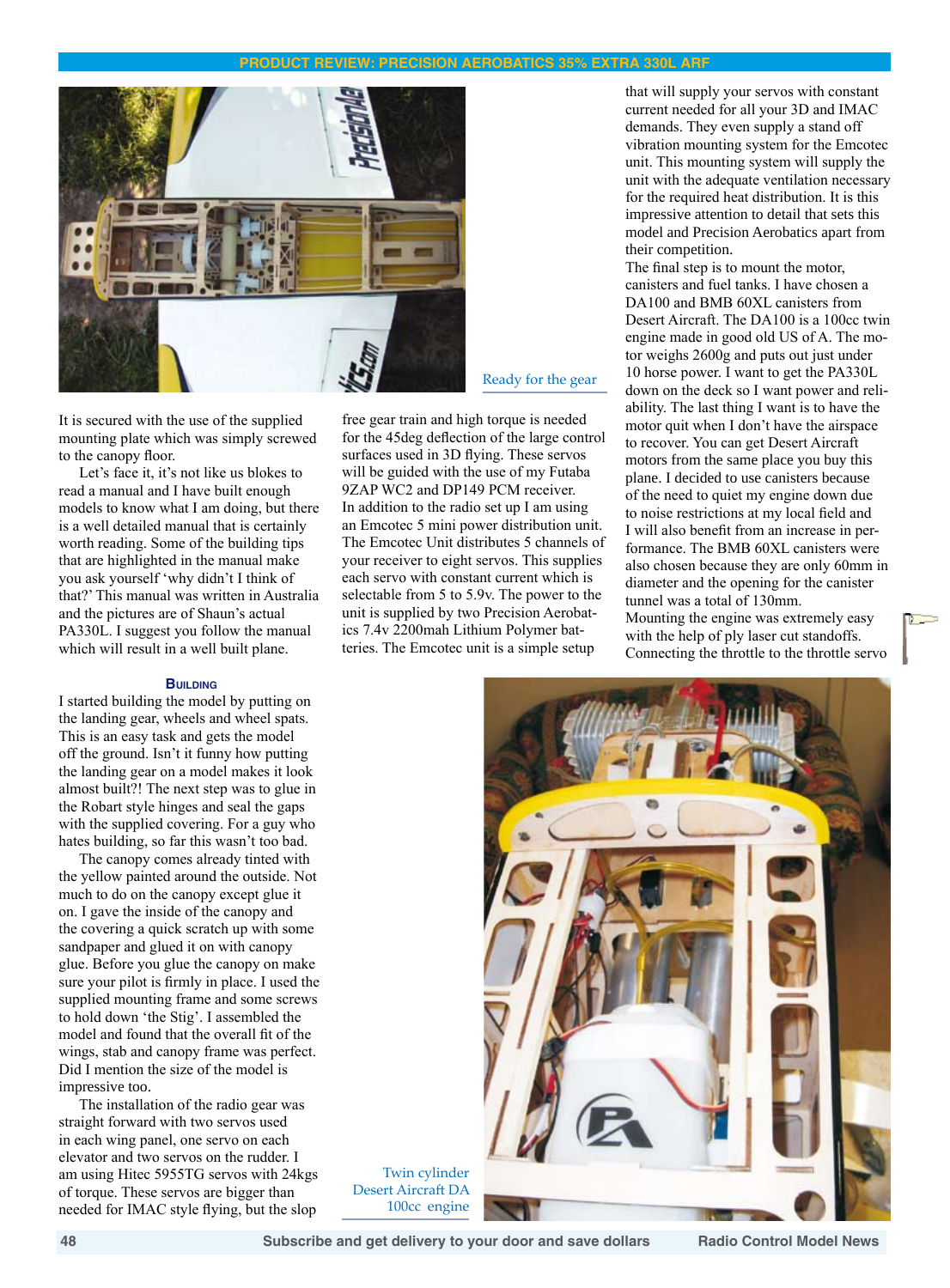was also easy using the supplied carbon pushrod, I simply glued a ball link on either end of the push rod and connected it to my servo and throttle. It doesn't get much easier than that. Mounting the canisters proved to be a little more difficult as the room inside was getting a little cramped. A additional tank tray designed to raise the tank above the canisters was supplied and I cut out the existing tank tray and made up a former out of light ply to hold the canisters in place.

I also was supplied a header kit to make up custom headers to fit the PA330L. With some cutting and silver soldering by Chris Swain, the headers were a perfect fit. Final mounting of the motor was done using 6mm steel bolts and blind nuts, I then put nylon lock nuts behind the blind nuts to stop any possible chance of the bolts coming loose. To complete my engine package I am using a Precision Aerobatics 4.5in carbon spinner and a 28/10 Mejzlik prop.

I should probably add that at this stage I decided to reinforce the fire-wall. Shaun does recommend that you fibreglass the outside of the firewall to reinforce it. I went one step further and used two 100mm light aluminium angle and bolted it to both sides and front of the engine box. That ain't going anywhere! To mount the cowl I followed the instructions and glued in the ply retaining ring, this enables you to attach the cowl with bolts into blind nuts which are accessed through the canopy hatch. The ring is reinforced with the use of fibreglass cloth. There is a bit of fiddling to do here, but the result is worth it.

It is an Australian Scale Aerobatics



The Precision Aerobatics twin servo rudder pull pull system.

A header kit for this engine combination is available. BmMB 60 XL canisters really pull the noise level down and increase the power.



Association (ASAA) requirement that all scale aerobatic aircraft participating in Australian IMAC competition must have a second means of engine kill via the transmitter. This requirement is obviously directed towards petrol motors. Options for second engine kill are servo operated choke (a servo cut out is provided for by Precision Aerobatics) or an ignition kill switch. I chose to use a Smart Fly Optical kill switch, which can also be purchased from P.A This kill switch goes between the battery and ignition and is operated by a spare channel on your radio. I then dry assembled the model to check the centre of gravity.

Because I used canisters I expected the model to be nose heavy, with careful placement of the radio gear inside the model I found the centre of gravity balanced according to the recommendations. The balance point was at 220mm from the leading edge measured at the root rib. My radio set up is very close to that recommended in the instructions. I have the model set up with high rates for 3D flying and low rates for IMAC flying. Those big PA carbon fibre servo arms are giving me huge deflections. It had only taken 4 good days in the workshop to have the PA330L ready for flying. I guess the crappy weather was good for something.

Finally the test flight day was here, and the weatherman proved to be right for a change, the predicted gale forced winds were still here…..bugger!

### **Flying**

The next day (a Monday of course) the winds were gone and the sky was blue. Work is a dirty words on days like this, so I went flying. A couple of phone calls and a bunch of mates were at the field to lend a hand. A couple of photos were taken and it was off to the flight line to start the DA100 up and shove the PA330L in the air. The

brand new engine started for me like we had known each other for years. I ran the motor to check its tune. Sounds good to me.

The Extra was pointed into the wind, I opened the tap on the big engine DA100 and it flies. I left the climb out on a shallow angle for about five seconds, reduced the throttle and started to do a rolling circle to turn the model 180 deg. Not bad. The rest of the first flight consisted of vertical up lines, down lines, rolls, snaps, spins, point rolls, inverted flight, knife edge, a so so rolling harrier, flat spins, the most awesome water fall you have ever seen, a blender, a bit of hovering and a wall.

## **Flight breakdown**

On to the important stuff, the flying. I have broken down the first couple of flights into the individual manoeuvres I did in more detail. The PA330L is easy to fly through any 3D manoeuvres and is graceful and forgiving. Kind of like a big 3D trainer. The model was controllable in the Roller, but with deflections recommend for low rates and the rearward CG, it was way too twitchy. That is not to say the roller was hard to do, but took a bit more concentration. Getting used to the model would help a lot too. The vertical performance with the DA100 was unbelievable. I have flown many 50cc, 100cc and 150cc sized planes and the power in this light airframe is awesome. Love me D.A. The up lines require a bit of right rudder and the down lines need a bit of down elevator. This is easily mixed in your computer radio.

The rolls and point rolls were very good, but the model does need a hint of differential for the model to roll axial. An eight point roll from one end of the sky to the other was not a problem, but could be made easier with a bit of mixing. Snaps start and stop, now! Light wings are the go. Doing multiple snaps in the upline was very easy and unloading the snap helped a lot to keep